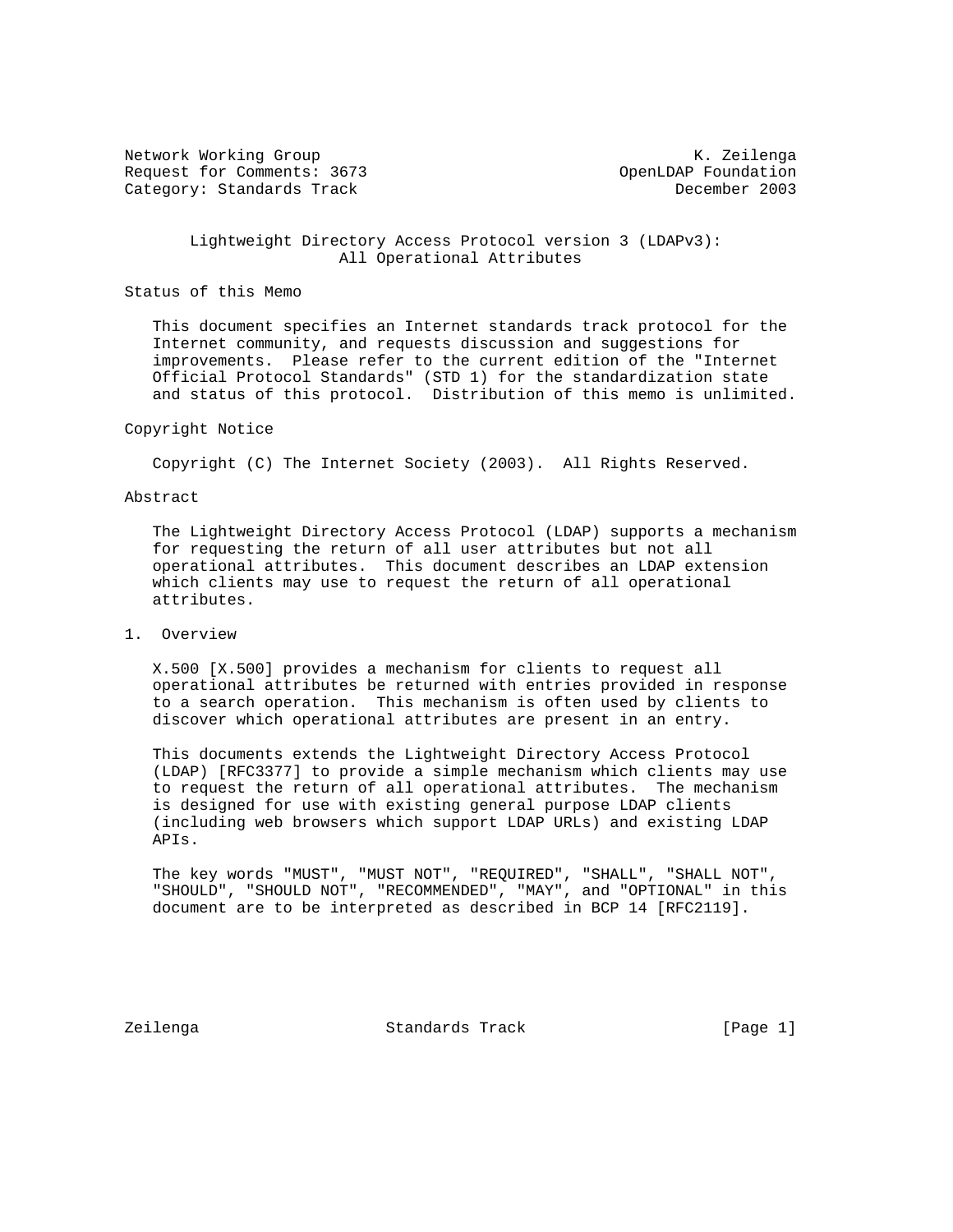# 2. All Operational Attributes

 The presence of the attribute description "+" (ASCII 43) in the list of attributes in a Search Request [RFC2251] SHALL signify a request for the return of all operational attributes.

 As with all search requests, client implementors should note that results may not include all requested attributes due to access controls or other restrictions. Client implementors should also note that certain operational attributes may be returned only if requested by name even when "+" is present. This is because some operational attributes are very expensive to return.

 Servers supporting this feature SHOULD publish the Object Identifier 1.3.6.1.4.1.4203.1.5.1 as a value of the 'supportedFeatures' [RFC3674] attribute in the root DSE.

3. Interoperability Considerations

 This mechanism is specifically designed to allow users to request all operational attributes using existing LDAP clients. In particular, the mechanism is designed to be compatible with existing general purpose LDAP clients including those supporting LDAP URLs [RFC2255].

 The addition of this mechanism to LDAP is not believed to cause any significant interoperability issues (this has been confirmed through testing). Servers which have yet to implement this specification should ignore the "+" as an unrecognized attribute description per [RFC2251, Section 4.5.1]. From the client's perspective, a server which does not return all operational attributes when "+" is requested should be viewed as having other restrictions.

 It is also noted that this mechanism is believed to require no modification of existing LDAP APIs.

4. Security Considerations

 This document provides a general mechanism which clients may use to discover operational attributes. Prior to the introduction of this mechanism, operational attributes were only returned when requested by name. Some might have viewed this as obscurity feature. However, this feature offers a false sense of security as the attributes were still transferable.

 Implementations SHOULD implement appropriate access controls mechanisms to restricts access to operational attributes.

Zeilenga Standards Track [Page 2]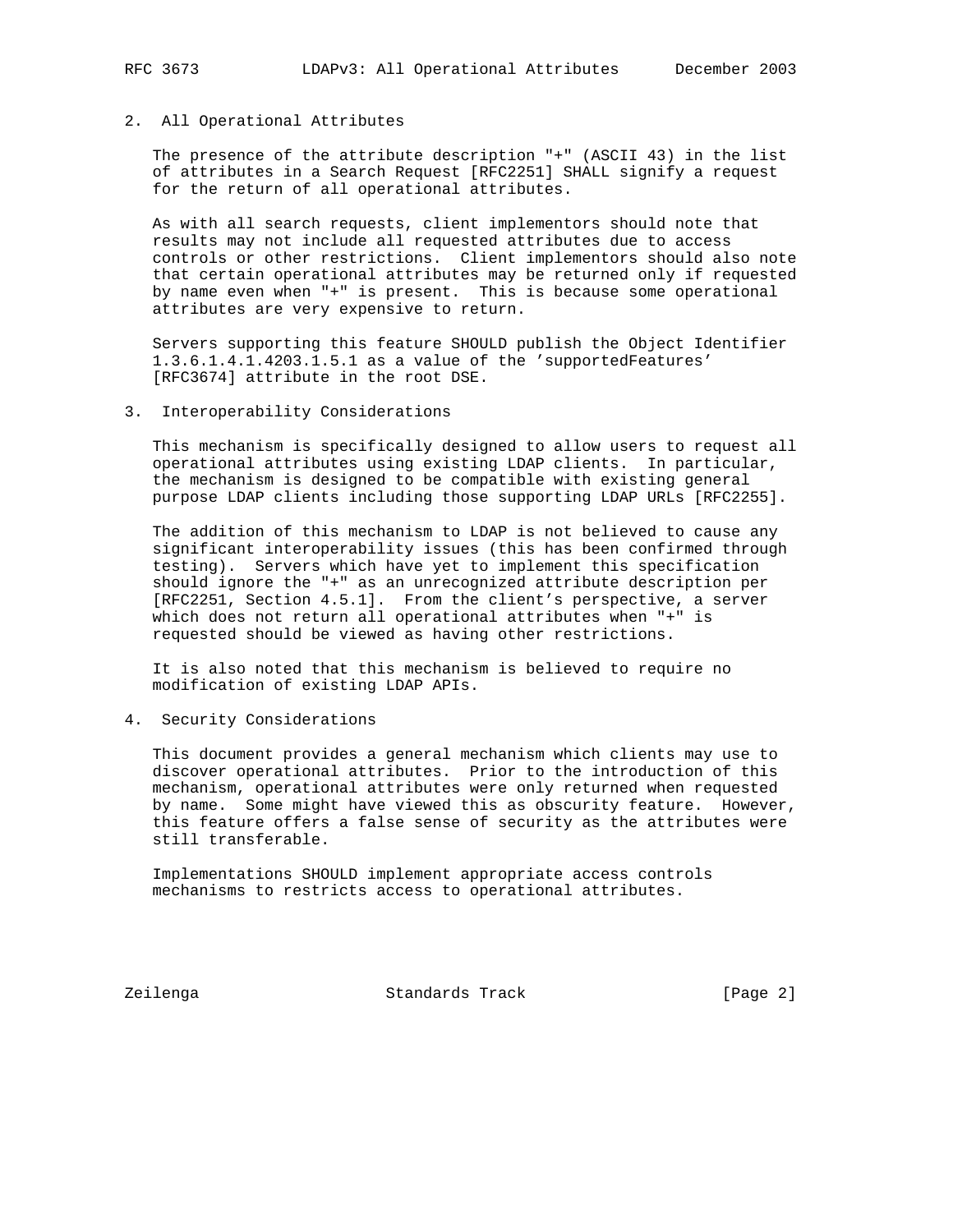5. IANA Considerations

 This document uses the OID 1.3.6.1.4.1.4203.1.5.1 to identify the feature described above. This OID was assigned [ASSIGN] by OpenLDAP Foundation, under its IANA-assigned private enterprise allocation [PRIVATE], for use in this specification.

 Registration of this feature has been completed by IANA [RFC3674], [RFC3383].

Subject: Request for LDAP Protocol Mechanism Registration

Object Identifier: 1.3.6.1.4.1.4203.1.5.1

Description: All Op Attrs

 Person & email address to contact for further information: Kurt Zeilenga <kurt@openldap.org>

Usage: Feature

Specification: RFC3673

Author/Change Controller: IESG

Comments: none

6. Acknowledgment

 The "+" mechanism is believed to have been first suggested by Bruce Greenblatt in a November 1998 post to the IETF LDAPext Working Group mailing list.

7. Intellectual Property Statement

 The IETF takes no position regarding the validity or scope of any intellectual property or other rights that might be claimed to pertain to the implementation or use of the technology described in this document or the extent to which any license under such rights might or might not be available; neither does it represent that it has made any effort to identify any such rights. Information on the IETF's procedures with respect to rights in standards-track and standards-related documentation can be found in BCP-11. Copies of claims of rights made available for publication and any assurances of licenses to be made available, or the result of an attempt made to obtain a general license or permission for the use of such proprietary rights by implementors or users of this specification can be obtained from the IETF Secretariat.

Zeilenga Standards Track [Page 3]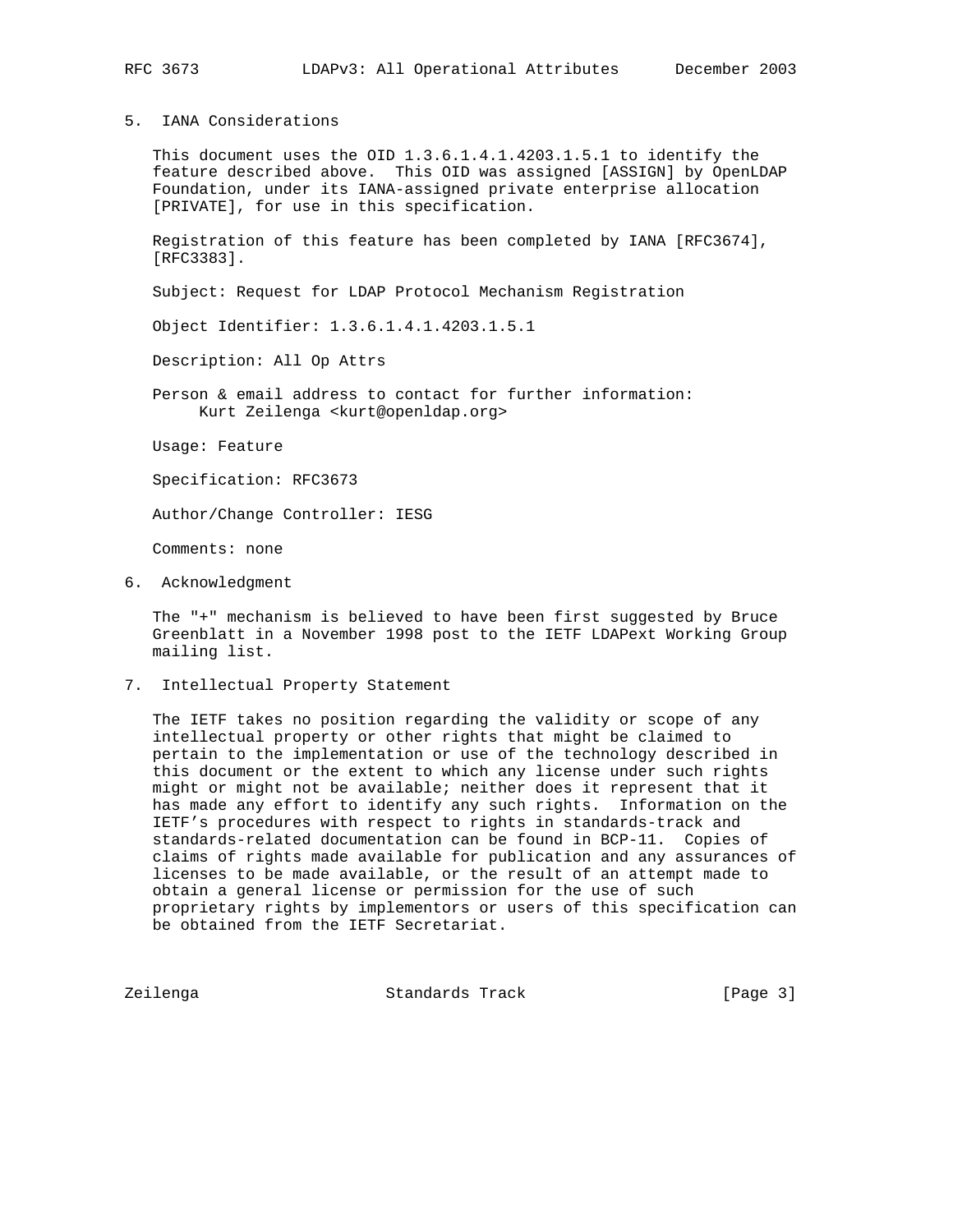The IETF invites any interested party to bring to its attention any copyrights, patents or patent applications, or other proprietary rights which may cover technology that may be required to practice this standard. Please address the information to the IETF Executive Director.

- 8. References
- 8.1. Normative References
	- [RFC2119] Bradner, S., "Key words for use in RFCs to Indicate Requirement Levels", BCP 14, RFC 2119, March 1997.
	- [RFC2251] Wahl, M., Howes, T. and S. Kille, "Lightweight Directory Access Protocol (v3)", RFC 2251, December 1997.
	- [RFC3377] Hodges, J. and R. Morgan, "Lightweight Directory Access Protocol (v3): Technical Specification", RFC 3377, September 2002.
	- [RFC3674] Zeilenga, K., "Feature Discovery in Lightweight Directory Access Protocol (LDAP)", RFC 3674, December 2003.
- 8.2. Informative References
	- [RFC2255] Howes, T. and M. Smith, "The LDAP URL Format", RFC 2255, December 1997.
	- [RFC3383] Zeilenga, K., "Internet Assigned Numbers Authority (IANA) Considerations for the Lightweight Directory Access Protocol (LDAP)", BCP 64, RFC 3383, September 2002.
	- [X.500] ITU-T Rec. X.500, "The Directory: Overview of Concepts, Models and Service", 1993.
	- [ASSIGN] OpenLDAP Foundation, "OpenLDAP OID Delegations", http://www.openldap.org/foundation/oid-delegate.txt.
	- [PRIVATE] IANA, "Private Enterprise Numbers", http://www.iana.org/assignments/enterprise-numbers.
- 9. Author's Address

 Kurt D. Zeilenga OpenLDAP Foundation

EMail: Kurt@OpenLDAP.org

Zeilenga **Standards Track** [Page 4]